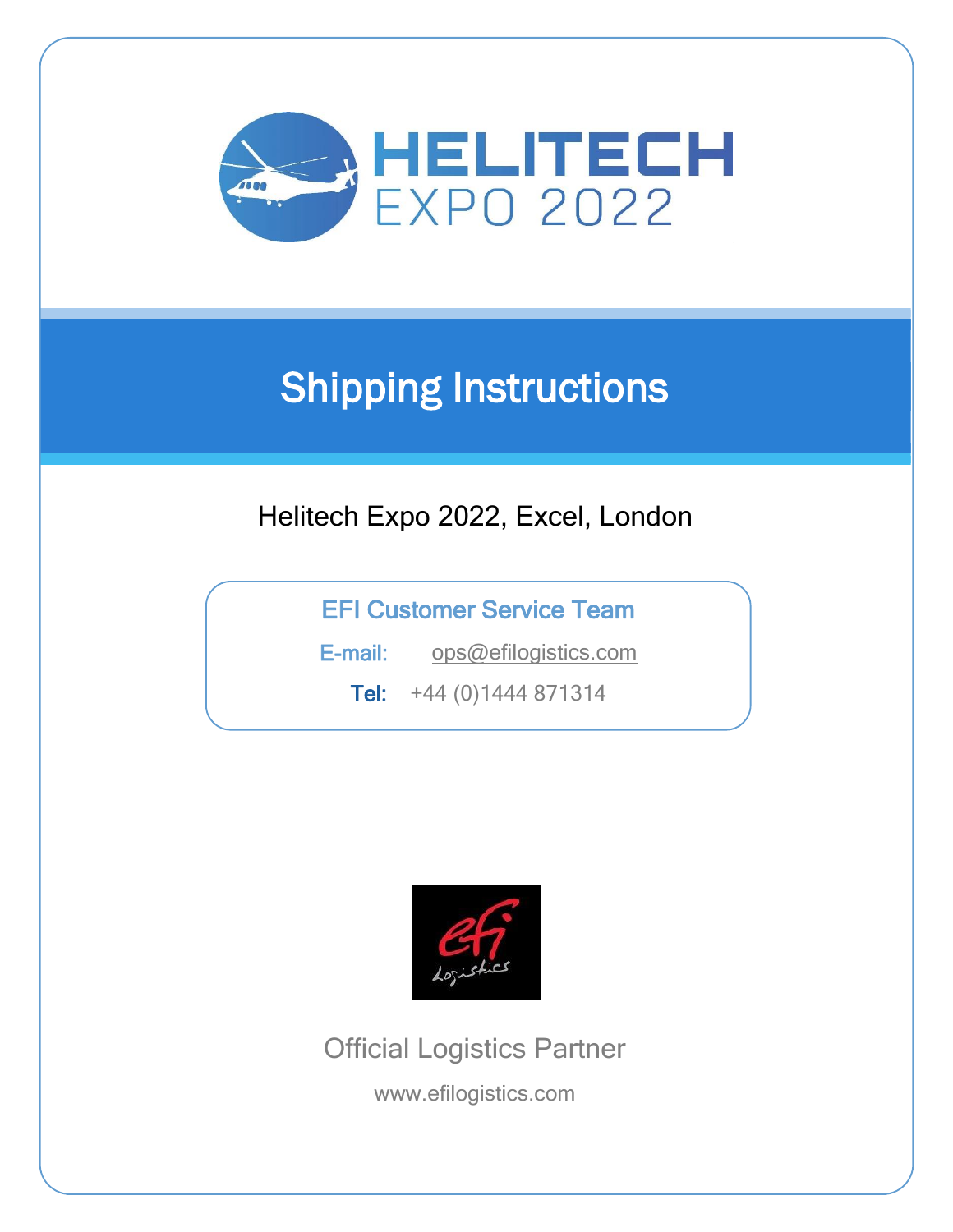# Shipping Instructions

Helitech Expo 2022, Excel, London

# Introduction

Fortem International have appointed EFI Logistics as official freight forwarder, customs agent and on-site materials handling company for Helitech Expo 2022. We are here to help you move materials into and out of the show. Please read these instructions carefully. If you have any questions at any time let us know and we will do our best to help you.

# Order Services

We strongly advise booking services in advance. You'll get the best rates and service. There are additional charges for late or on-site orders. Please use the service order form provided.

Complete and return your order form to EFI not later than Monday 15<sup>th</sup> August 2022

# Arrival Deadlines

All shipments for Helitech should arrive at the appropriate UK Port, Airport or directly into our advanced receiving warehouse no later than the dates shown below:

| Sea/ Airfreight shipments to UK/ London          | 19th August 2022               |
|--------------------------------------------------|--------------------------------|
| Road freight shipments from EU/ needing customs  | 26th August 2022               |
| Road freight shipments (to warehouse/no customs) | 1 <sup>st</sup> September 2022 |

Arrival after these dates may incur additional costs. Whilst every effort is made to ensure the timely arrival of materials to the show site, EFI do not guarantee delivery in the event of shipments arriving after these deadlines.

All shipments must be sent FREIGHT PRE-PAID.

1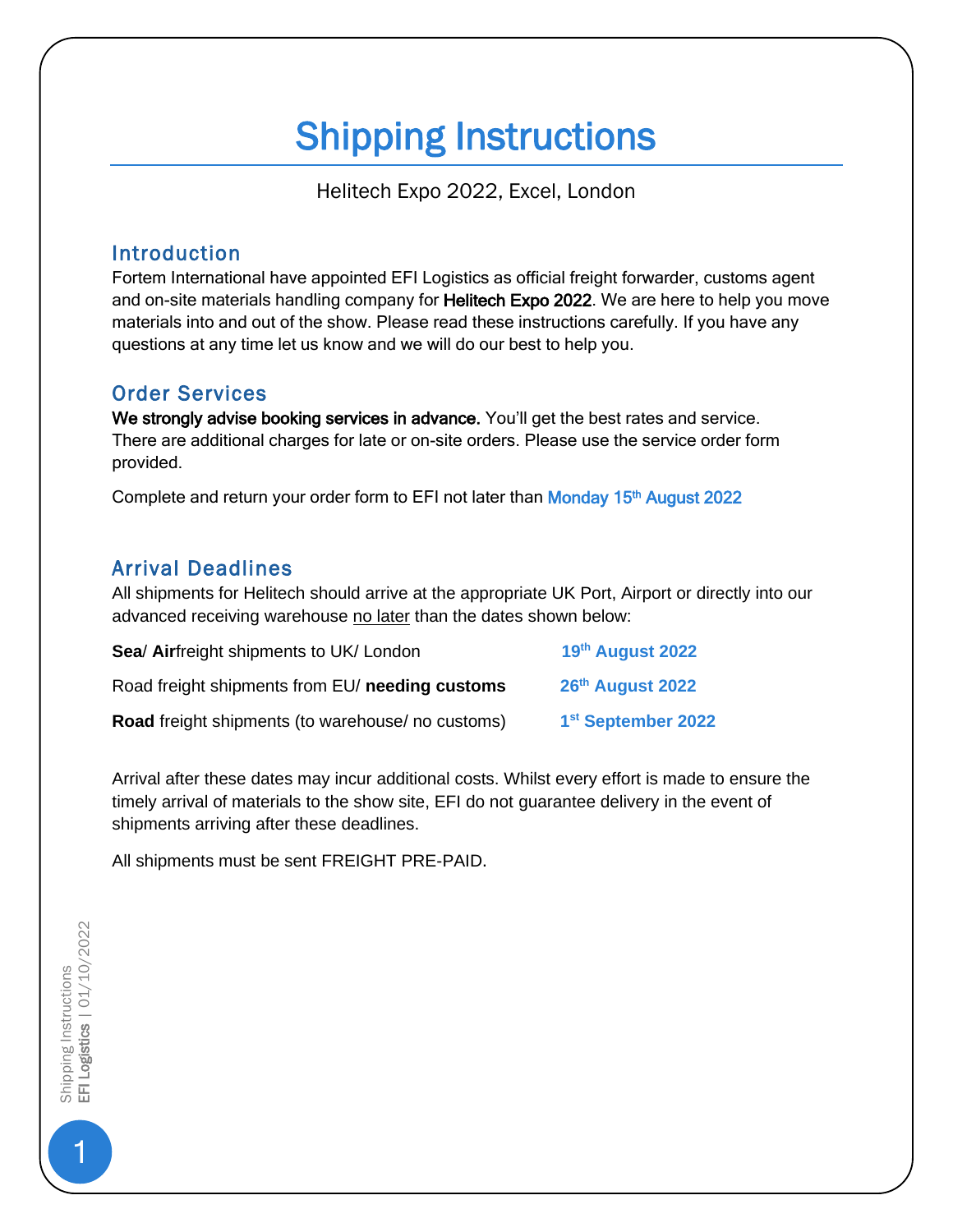### We Collect!

EFI will arrange collection from your premises at your request.

We pick up from all locations; national (UK), continental (EU) and worldwide. When you book transport with us, all services are included; pick-up, transfers, customs (if needed), warehouse service and delivery to your stand before you arrive on site.

#### Book your pick-up using the order form or send a request now to [ops@efilogistics.com](mailto:ops@efilogistics.com)

# European/ International 'Door to Stand' Service

Most regular groupage operators in Europe will NOT carry exhibition cargo. This is due to complex customs issues on arrival in the UK. No problem! Our transport network is set up specifically to deal with events and trade show materials.

Speak to our team about our all-inclusive, door-to-stand (and return) services. If you book with us before our order deadline and use our customs service, we will get your goods to your stand on time. Not only that' we'll keep you updated as they arrive through our automated system.

#### Advanced Warehouse

If you prefer to use your own transport, we highly recommend shipping to the Advanced Warehouse. There are many benefits for customers using this service including

- Use your regular, scheduled carrier
- No congestion/ waiting time
- Free storage up to two weeks before move-in
- Move-in to the venue on first day of tenancy
- No overtime charges
- 'Pack Up and Walk Away' service at close of show

Delivery address (shipments accepted Monday to Friday 09:00 – 17:00)

#### **HELITECH ADVANCED WAREHOUSE**

c/o EFI/ Howell Transport Unit 2 Crompton Fields. Crompton Way Manor Royal Zone: Red 4 Crawley, West Sussex RH10 9QB

Contact: Jake Head Tel: 01444 871314

Please send your shipment with a delivery note clearly showing exhibitor name, stand number and HELITECH EXPO 2022. EFI can supply pre-printed shipping labels upon request.

Exhibitors delivering materials direct to the venue must do so as per the official event move in and move out schedule. Any goods arriving before the official build-up period will not be accepted. At the close of the show any goods unclaimed by end of tenancy will be removed at the exhibitor's expense.

Shipping Instructions<br>EFI Logistics | 01/10/202 Shipping Instructions<br>EFI Logistics | 01/10/2022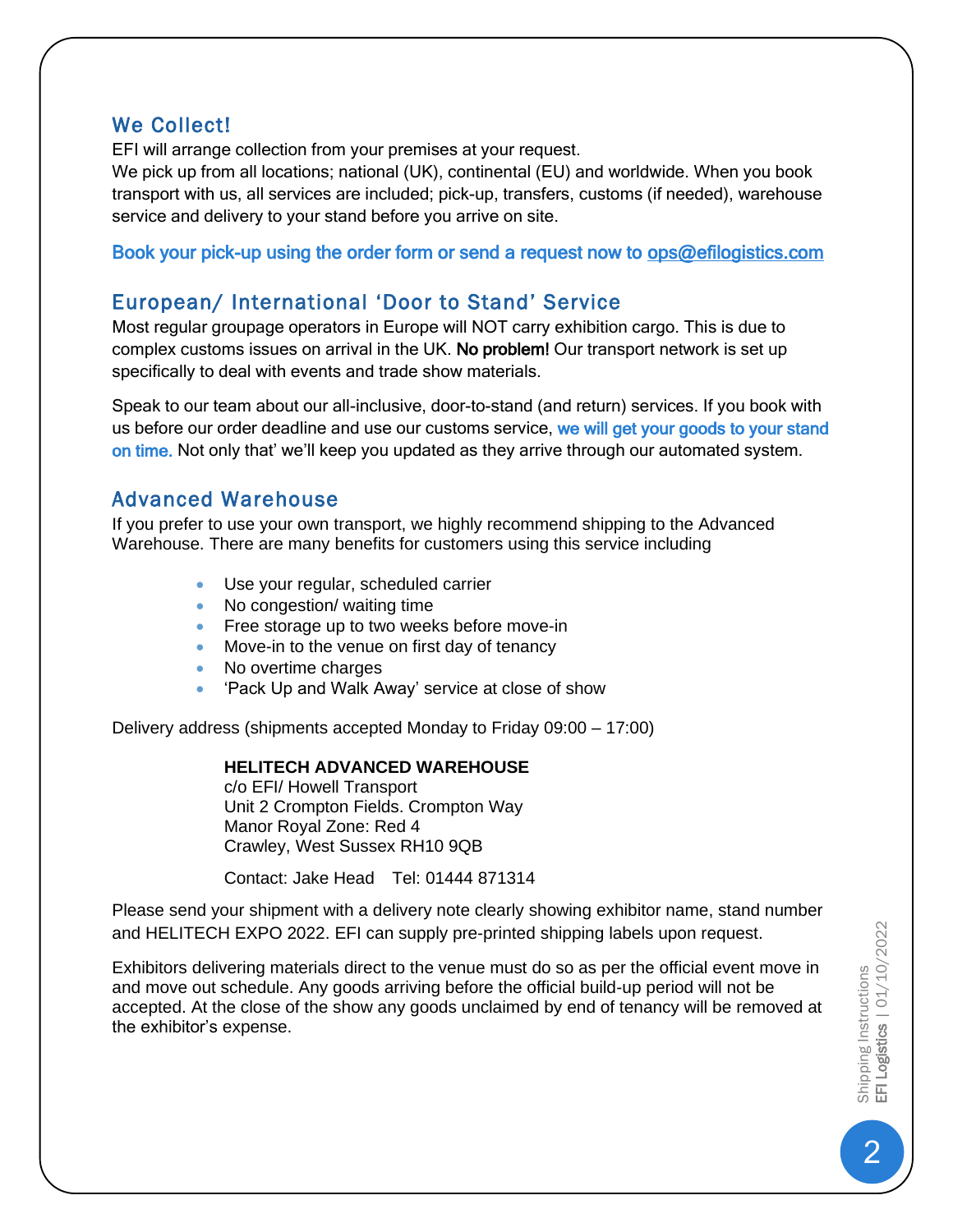# Deliver Direct to Site

For full loads, unpacked stand materials or large/ heavy exhibits, we recommend delivery direct to the venue in accordance with the official move-in schedule.

There is a traffic control system in place at EXCEL; your driver must report to the traffic office on arrival. **Don't forget to book your unloading service in advance** (and before the order deadline) to make sure you get the best possible rate and service.

Delivery address (check the exhibitor manual for times and dates):

HELITECH EXPO 2022 Exhibitor name: <br>
Stand Number: **EXCEL** London E16 1XL

[Click here for directions](http://www.excel-london.co.uk/visitors/travel/byroad)

If your shipment is small, one or two pallets, a courier shipment or less than a full truck load, it may be cost effective to ship to the advanced warehouse. If your shipment needs customs clearance we strongly advise you do not try to ship direct to Excel.

Contact our team at [ops@efilogistics.com](mailto:ops@efilogistics.com) for advice and assistance.

## Packing and Case Marking

All packaging should be suitable for transport and repeated handling including repacking. EFI recommend bolted, returnable cases for this purpose; nailed / screwed lids are not suitable as these tend to suffer on opening and can become loose during transportation. Any damage claims will be declined should the packing be deemed not adequate for the exhibits.

Wood Packaging Materials from outside the EU must comply with fumigation regulations and be either heat treated or fumigated with Methyl bromide and carry the internationally recognized marking. Failure to comply with these regulations could result in the return of goods to origin at your expense.

Make sure that **each package** is clearly marked/ labeled as follows:

Exhibitor Name: Stand Number: HELITCH EXPO 2022 No. of pieces:

#### **Contact our team in advance and we will send you show labels**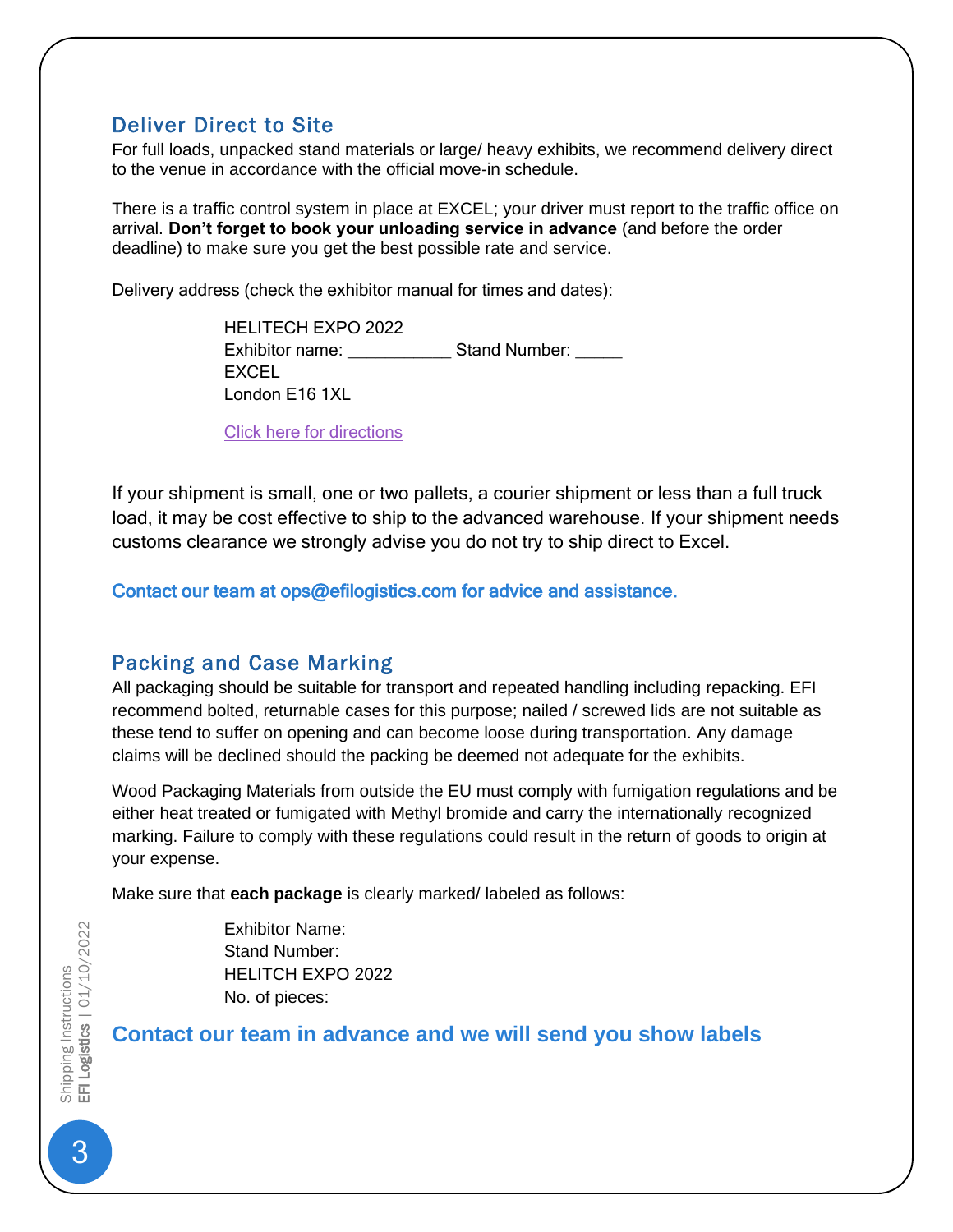# On Site Material Handling

EFI Logistics is the sole appointed on site lifting and material handing company for this event. Unloading, delivery to stand and positioning of exhibits must be booked through EFI.

If you have a **single exhibit/ piece** exceeding any of the following specifications, please advise EFI ensure access to your area/ timely move-in and that the correct material handling equipment is available.

**Gross weight: 1000 kilos Dims: 250cms (L) x 180cms (W) x 180cms (H)**

# Empty Case Storage

EFI will remove all empty packing materials from the halls prior to aisles and stand cleaning. Please make sure your cases are labeled with EFI empty case labels, available from our customer service team on site. All items stored with EFI will be returned to stands after close of show and once the halls are cleared of visitors. Priority cases will be returned first, standard service to start once the priority service is completed.

Once cases are removed, they cannot be accessed so please make sure your cases are completely empty before you tag them for removal. EFI offer an **accessible storage** option for items that need to be accessed during the show days (such as tools).

Empty packing materials found stowed on or around the show site will be either be destroyed or removed and stored by EFI at the cost of the exhibitor.

Storage of empty packing on the show floor is strictly forbidden.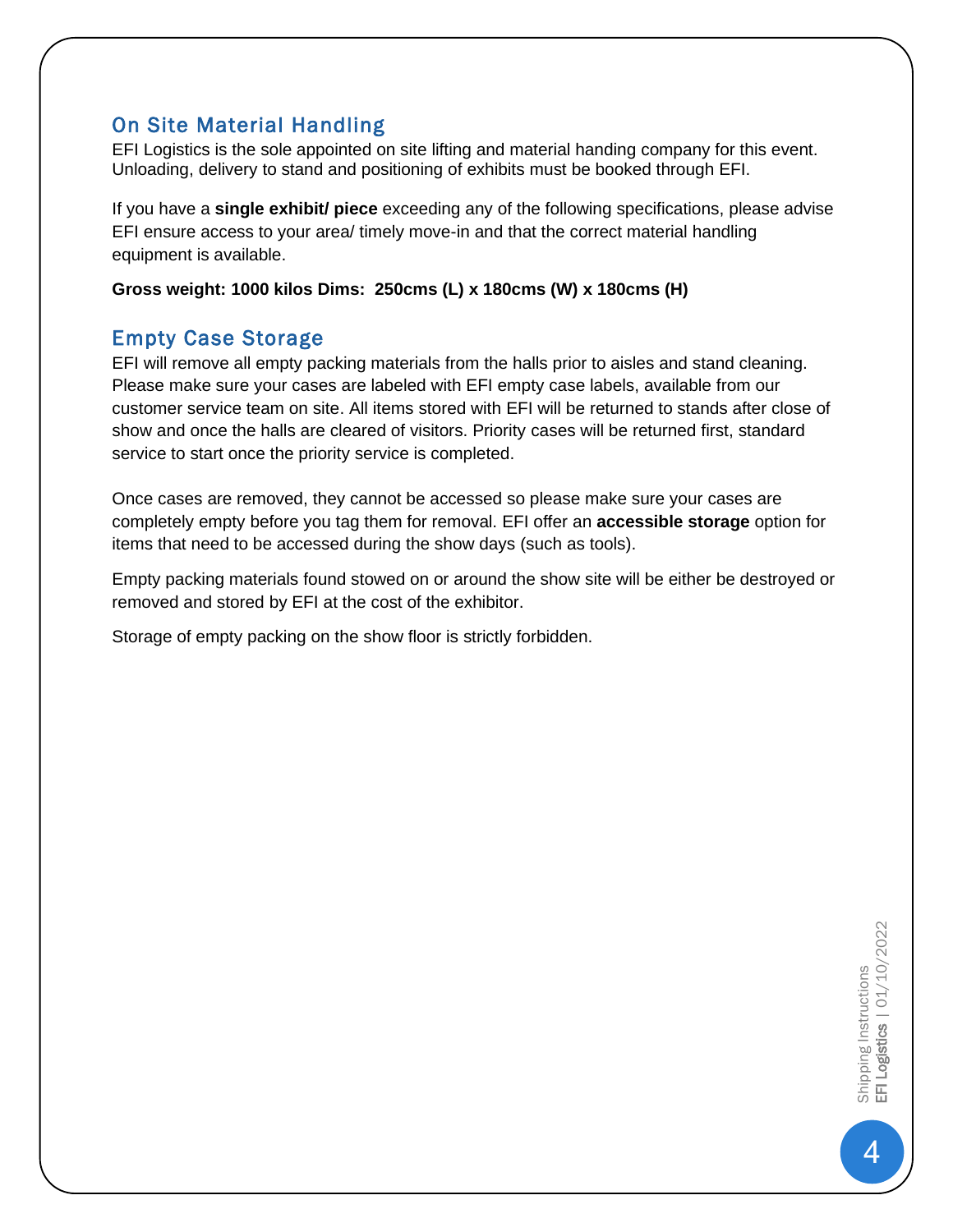#### International Shipments

EFI will help you with your international shipment. We will collect the shipment from any location worldwide through our experienced Service Partner Network. For further details please contact the EFI Customer Services Team.

We strongly recommend that you book your shipment into the EFI system.

This will save time, expense and provide you with a quality service. When you arrive at the show, EFI will be on site and available to assist you.

International shipments must be consigned as follows:

| Consignee  | <b>EFILOGISTICS</b>                                 |               |
|------------|-----------------------------------------------------|---------------|
|            | 6 Upperstalls, Iford Estate                         |               |
|            | Iford, East Sussex BN7 3EJ                          |               |
|            | Tel. + 44 (0) 1444 871314                           |               |
| For/Notify | <b>HELITECH EXPO 2022</b><br><b>Exhibitor Name:</b> | Stand Number: |

# UK Customs: All Shipments from outside the UK

EFI operate a Temporary Import Bond (TIB) for this event. This allows the temporary admission of exhibit materials for display purposes, avoiding payment of duty or import tax. To ensure that this bond is protected, and all shipments are correctly re- exported all shipments entered under this bond will be exported by EFI. We cannot hand over shipments under our bond to a third-party forwarder.

UK Customs require that all importers/ exhibitors complete the attached Customs Statement on your letterhead and originally signed and dated. For goods by sea or air the BL or AWB number is needed.

#### **UK CUSTOMS: You need a UK EORI Number**

For all imports - both **Temporary and Permanent -** the exhibitor **needs a UK EORI Number** to customs clear goods. Please allow extra time to obtain this number, this can take 2-3 working days to be processed. Information on how to apply for a UK EORI number and the link to the relevant forms can be found at<https://www.gov.uk/eori>

Please remember that HM Revenue and Customs have the right to inspect your shipment at any time and may also re-assess the value of your shipment if they feel it is below market value. Customs officers may also be present at the event and may wish to ask questions about your materials.

# Send Your Pre-Alert to EFI

Please ensure details of your shipment (i.e. ship name, arrival date, port of arrival, flight, airway-bill or bill of lading) are faxed directly to our team before your goods arrive in the UK. E-mail [ops@efilogistics.com](mailto:ops@efilogistics.com)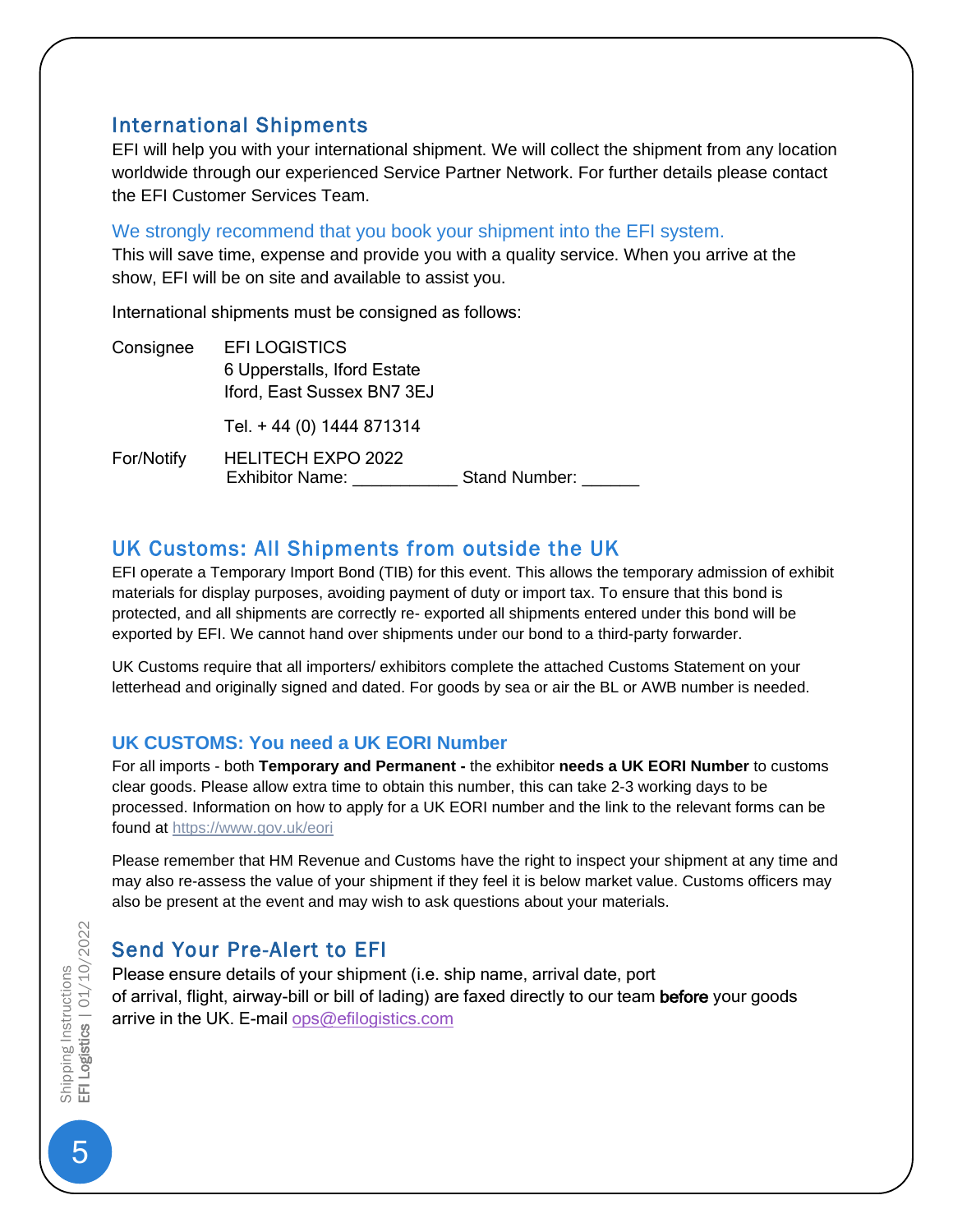## Courier Shipments

#### Courier companies cannot clear exhibition goods in the UK.

EFI operate a special Temporary Import Bond for exhibition cargo which allows temporary importation without payment of duties and taxes. Some carriers can clear goods, but you may be charged duties and taxes. Often shipments are handed over to us but only after delays and a lot of extra expense to you. Ship with/ to EFI and avoid these problems.

We do not recommend shipping exhibit material through customs via regular courier service. Couriers struggle with the customs requirements and delivery demands at exhibitions.

If you do use a courier, please make sure your onsite representative has the following information with them to allow them to track your shipment:

- Name and local contact number for the courier company

- Tracking number/ airway-bill number for the shipment

**To avoid any problems at the show, send your shipment directly to EFI**. We'll do the rest.

# **Documentation**

#### **Commercial Invoice / Packing List – please use the event Customs Invoice forms**

For exhibitors outside the UK a full **commercial invoice & packing list** is required. EFI need four (4) copies, each originally signed by an officer of your company.

This should be addressed to your company, at your stand, at **Helitech Expo 2022**, showing place and Country of origin. The document must show a detailed list of items included in your shipment, with a value in pounds sterling against each item, and a total shipment value shown.

#### **Request your customs invoice form from [ops@efilogistics.com](mailto:ops@efilogistics.com)**

#### **Please note the following details required:**

- For stand fitting goods it must be indicated what material items are made of.
- For electrical items or computer equipment the make, model and serial number must be indicated.
- The quantity of each item must be listed incl. brochures and giveaway items.
- A value in GBP pounds sterling must be indicated against each item, and a total shipment value shown.
- The clause "No commercial value" cannot be used.

A **separate invoice** form is required for each category of materials:

- 1. Goods to return to origin after the show.
- 2. Goods that remain in the UK (this includes giveaway items, brochures etc.)

Shipping Instructions<br>EFI Logistics | 01/10/202 Shipping Instructions<br>EFI Logistics | 01/10/2022